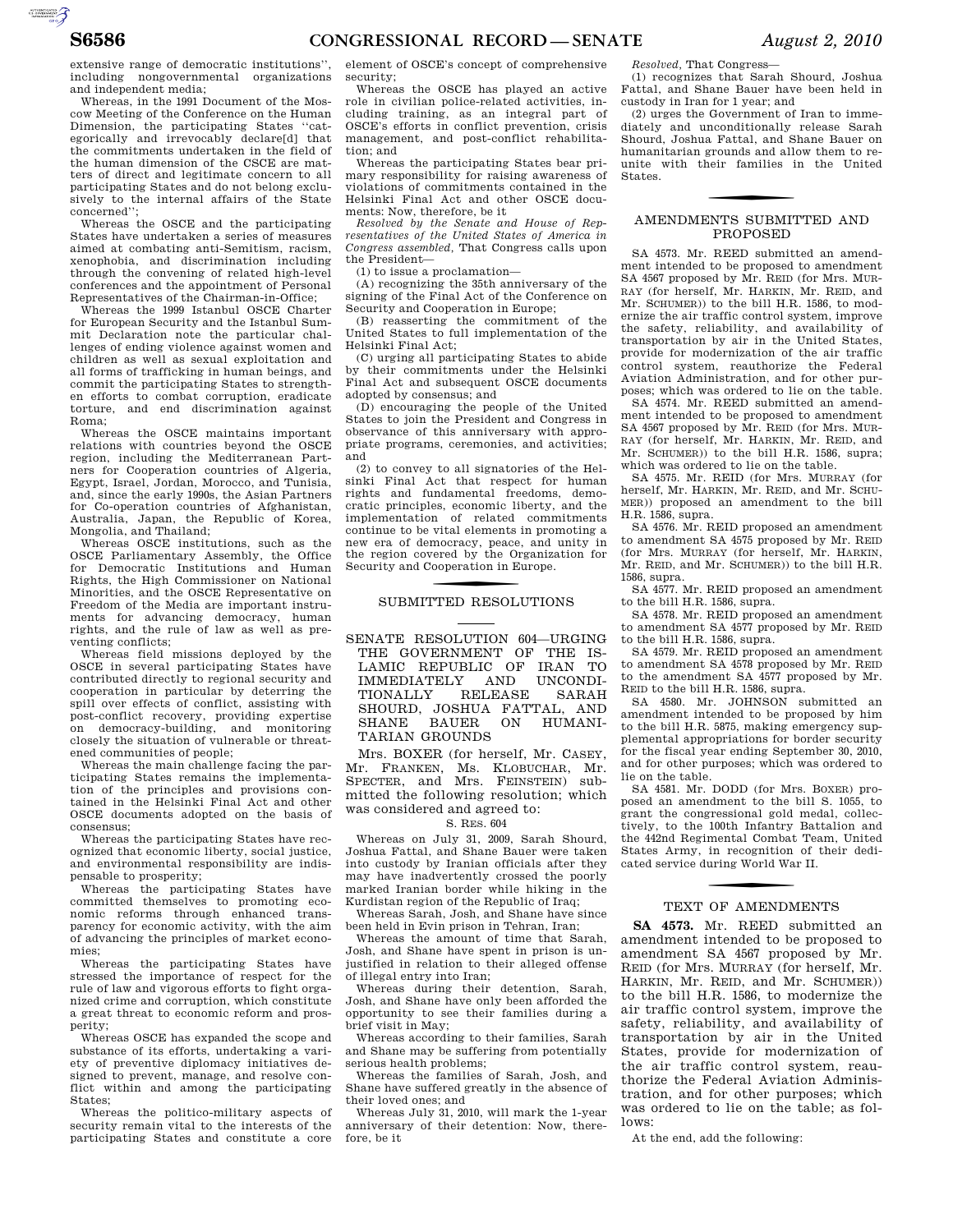### **TITLE V—ECONOMIC DEVELOPMENT ASSISTANCE**

#### **SEC. 501. ECONOMIC DEVELOPMENT ASSISTANCE PROGRAMS.**

In chapter 2 of title I of the Act entitled ''An Act making supplemental appropriations for the fiscal year ending September 30, 2010, and for other purposes'', strike the matter under the heading ''ECONOMIC DEVELOP-MENT ASSISTANCE PROGRAMS'' under the heading ''ECONOMIC DEVELOPMENT ADMINISTRA-TION'' under the heading ''DEPARTMENT OF COMMERCE'' and insert the following:

''Pursuant to section 703 of the Public Works and Economic Development Act of 1965 (42 U.S.C. 3233), for an additional amount for '''Economic Development Assistance Programs''', for necessary expenses relating to disaster relief, long-term recovery, and restoration of infrastructure in areas affected by flooding for which the President declared a major disaster during the period beginning on March 29, 2010, and ending on May 7, 2010, which included individual assistance for an entire State or not fewer than 45 counties within a State under title IV of the Robert T. Stafford Disaster Relief and Emergency Assistance Act (42 U.S.C. 5170 et seq.), \$49,000,000, to remain available until expended: *Provided,* That not more than 50 percent of the amount provided under this heading shall be allocated to any State.''.

**SA 4574.** Mr. REED submitted an amendment intended to be proposed to amendment SA 4567 proposed by Mr. REID (for Mrs. MURRAY (for herself, Mr. HARKIN, Mr. REID, and Mr. SCHUMER)) to the bill H.R. 1586, to modernize the air traffic control system, improve the safety, reliability and availability of transportation by air in the United States, provide for modernization of the air traffic control system, reauthorize the Federal Aviation Administration, and for other purposes; which was ordered to lie on the table; as follows:

On page 38, after line 24, insert the following:

### **Subtitle C—Community Development Funds SEC. 221. COMMUNITY DEVELOPMENT FUNDS.**

Chapter 11 of title I of the Supplemental Appropriations Act, 2010, is amended by striking the heading ''Community Development Fund'' and all the matter that follows through the ninth proviso under such heading and inserting the following:

#### ''COMMUNITY DEVELOPMENT FUND

''For an additional amount for the 'Community Development Fund', for necessary expenses related to disaster relief, long-term recovery, and restoration of infrastructure, housing, and economic revitalization in areas affected by flooding for which the President declared a major disaster between March 29, 2010, and May 7, 2010, which included Individual Assistance for an entire State or not fewer than 45 counties within a State under title IV of the Robert T. Stafford Disaster Relief and Emergency Assistance Act of 1974, \$100,000,000, to remain available until expended, for activities authorized under title I of the Housing and Community Development Act of 1974 (Public Law 93–383): *Provided*, That funds shall be awarded directly to the State or unit of general local government at the discretion of the Secretary: *Provided further*, That prior to the obligation of funds a grantee shall submit a plan to the Secretary detailing the proposed use of all funds, including criteria for eligibility and how the use of these funds will address long-term recovery and restoration of

infrastructure: *Provided further*, That funds provided under this heading may be used by a State or locality as a matching requirement, share, or contribution for any other Federal program: *Provided further*, That such funds may not be used for activities reimbursable by, or for which funds are made available by, the Federal Emergency Management Agency or the Army Corps of Engineers: *Provided further*, That funds allocated under this heading shall not adversely affect the amount of any formula assistance received by a State or subdivision thereof under the Community Development Fund: *Provided further*, That a State or subdivision thereof may use up to 5 percent of its allocation for administrative costs: *Provided further*, That in administering the funds under this heading, the Secretary of Housing and Urban Development may waive, or specify alternative requirements for, any provision of any statute or regulation that the Secretary administers in connection with the obligation by the Secretary or the use by the recipient of these funds or guarantees (except for requirements related to fair housing, nondiscrimination, labor standards, and the environment), upon a request by a State or subdivision thereof explaining why such waiver is required to facilitate the use of such funds or guarantees, if the Secretary finds that such waiver would not be inconsistent with the overall purpose of title I of the Housing and Community Development Act of 1974: *Provided further*, That the Secretary shall publish in the Federal Register any waiver of any statute or regulation that the Secretary administers pursuant to title I of the Housing and Community Development Act of 1974 no later than 5 days before the effective date of such waiver: *Provided further*, That the Secretary shall obligate to a State or subdivision thereof not less than 50 percent of the funding provided under this heading within 90 days after the enactment of this Act: *Provided further*, That not more than 50 percent of the funding provided under this heading shall be allocated to any State (including units of general local government).''.

**SA 4575.** Mr. REID (for Mrs. MURRAY (for herself, Mr. HARKIN, Mr. REID, and Mr. SCHUMER)) proposed an amendment to the bill H.R. 1586, to modernize the air traffic control system, improve the safety, reliability, and availability of transportation by air in the United States, provide for modernization of the air traffic control system, reauthorize the Federal Aviation Administration, and for other purposes; as follows:

In lieu of the matter proposed to be inserted, insert the following:

# SHORT TITLE

SECTION 1. This Act may be cited as the  $\frac{d}{d}$  Act of  $\frac{1}{\text{min of }\mathbf{r}}$ .

# TITLE I

# EDUCATION JOBS FUND

# EDUCATION JOBS FUNDS

SEC. 101. There are authorized to be appropriated and there are appropriated out of any money in the Treasury not otherwise obligated for necessary expenses for an Education Jobs Fund, \$10,000,000,000: *Provided*, That the amount under this heading shall be administered under the terms and conditions of sections 14001 through 14013 and title XV of division A of the American Recovery and Reinvestment Act of 2009 (Public Law 111–5) except as follows:

(1) ALLOCATION OF FUNDS.—

(A) Funds appropriated under this heading shall be available only for allocation by the

Secretary of Education (in this heading referred to as the Secretary) in accordance with subsections (a), (b), (d), (e), and (f) of section 14001 of division A of Public Law 111– 5 and subparagraph (B) of this paragraph, except that the amount reserved under such subsection (b) shall not exceed \$1,000,000 and such subsection (f) shall be applied by substituting one year for two years.

(B) Prior to allocating funds to States under section 14001(d) of division A of Public Law 111–5, the Secretary shall allocate 0.5 percent to the Secretary of the Interior for schools operated or funded by the Bureau of Indian Affairs on the basis of the schools' respective needs for activities consistent with this heading under such terms and conditions as the Secretary of the Interior may determine.

(2) RESERVATION.—A State that receives an allocation of funds appropriated under this heading may reserve not more than 2 percent for the administrative costs of carrying out its responsibilities with respect to those funds.

(3) AWARDS TO LOCAL EDUCATIONAL AGEN-CIES.—

(A) Except as specified in paragraph (2), an allocation of funds to a State shall be used only for awards to local educational agencies for the support of elementary and secondary education in accordance with paragraph (5) for the 2010–2011 school year (or, in the case of reallocations made under section 14001(f) of division A of Public Law 111–5, for the 2010–2011 or the 2011–2012 school year).

(B) Funds used to support elementary and secondary education shall be distributed through a State's primary elementary and secondary funding formulae or based on local educational agencies' relative shares of funds under part A of title I of the Elementary and Secondary Education Act of 1965 (20 U.S.C. 6311 et seq.) for the most recent fiscal year for which data are available.

(C) Subsections (a) and (b) of section 14002 of division A of Public Law 111–5 shall not apply to funds appropriated under this heading.

(4) COMPLIANCE WITH EDUCATION REFORM AS-SURANCES.—For purposes of awarding funds appropriated under this heading, any State that has an approved application for Phase II of the State Fiscal Stabilization Fund that was submitted in accordance with the application notice published in the Federal Register on November 17, 2009 (74 Fed. Reg. 59142) shall be deemed to be in compliance with subsection (b) and paragraphs (2) through (5) of subsection (d) of section 14005 of division A of Public Law 111–5.

(5) REQUIREMENT TO USE FUNDS TO RETAIN OR CREATE EDUCATION JOBS.—Notwithstanding section 14003(a) of division A of Public Law 111–5, funds awarded to local educational agencies under paragraph (3)—

(A) may be used only for compensation and benefits and other expenses, such as support services, necessary to retain existing employees, to recall or rehire former employees, and to hire new employees, in order to provide early childhood, elementary, or secondary educational and related services; and

(B) may not be used for general administrative expenses or for other support services expenditures as those terms were defined by the National Center for Education Statistics in its Common Core of Data as of the date of enactment of this Act.

(6) PROHIBITION ON USE OF FUNDS FOR RAINY-DAY FUNDS OR DEBT RETIREMENT.—A State that receives an allocation may not use such funds, directly or indirectly, to—

(A) establish, restore, or supplement a rainy-day fund;

(B) supplant State funds in a manner that has the effect of establishing, restoring, or supplementing a rainy-day fund;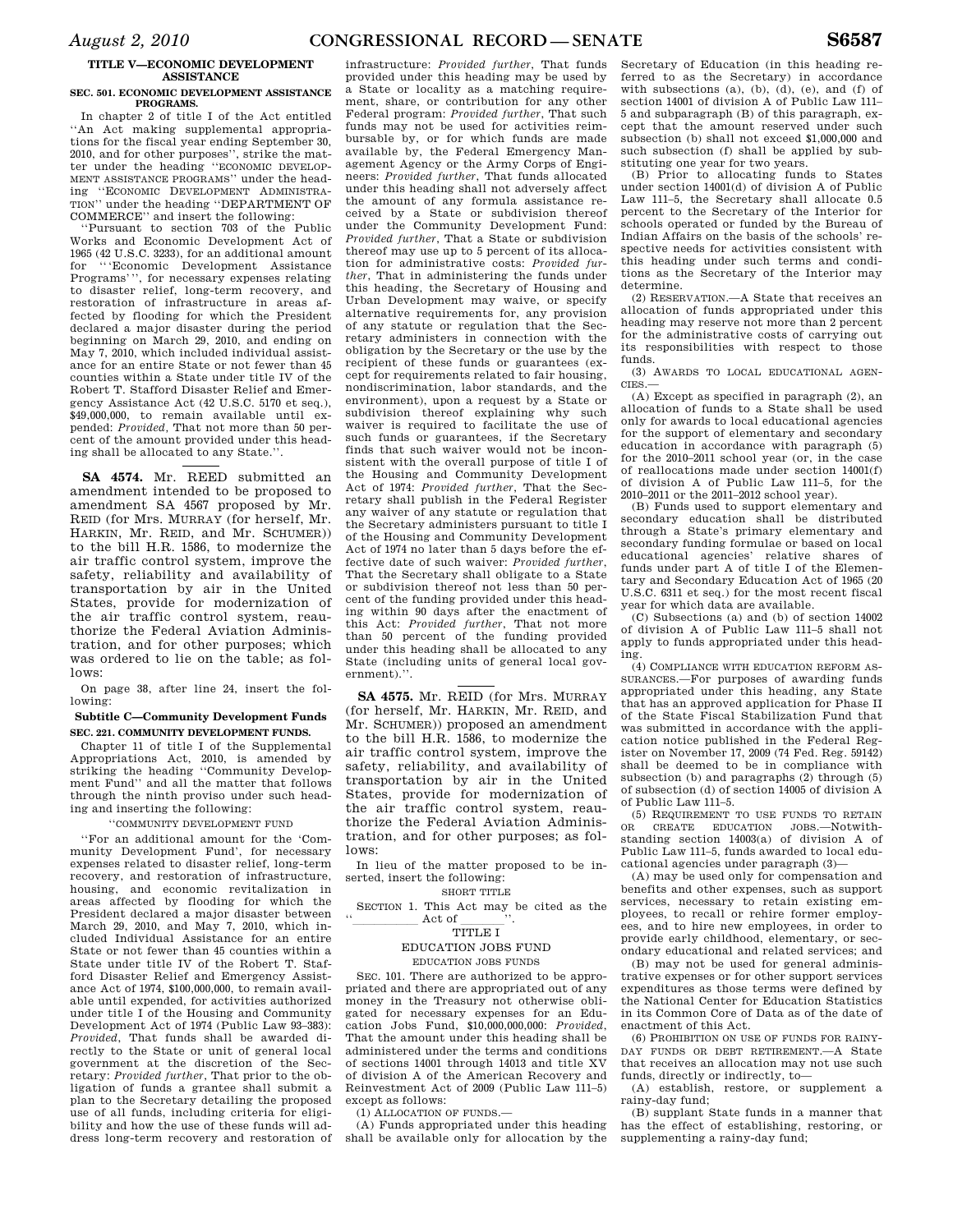(C) reduce or retire debt obligations incurred by the State; or

(D) supplant State funds in a manner that has the effect of reducing or retiring debt obligations incurred by the State.

(7) DEADLINE FOR AWARD.—The Secretary shall award funds appropriated under this heading not later than 45 days after the date of the enactment of this Act to States that have submitted applications meeting the requirements applicable to funds under this heading. The Secretary shall not require information in applications beyond what is necessary to determine compliance with applicable provisions of law.

(8) ALTERNATE DISTRIBUTION OF FUNDS.—If, within 30 days after the date of the enactment of this Act, a Governor has not submitted an approvable application, the Secretary shall provide for funds allocated to that State to be distributed to another entity or other entities in the State (notwithstanding section 14001(e) of division A of Public Law 111–5) for support of elementary and secondary education, under such terms and conditions as the Secretary may establish, provided that all terms and conditions that apply to funds appropriated under this heading shall apply to such funds distributed to such entity or entities. No distribution shall be made to a State under this paragraph, however, unless the Secretary has determined (on the basis of such information as may be available) that the requirements of clauses (i), (ii), or (iii) of paragraph  $10(A)$ are likely to be met, notwithstanding the lack of an application from the Governor of that State.

(9) LOCAL EDUCATIONAL AGENCY APPLICA-TION.—Section 442 of the General Education Provisions Act shall not apply to a local educational agency that has previously submitted an application to the State under title XIV of division A of Public Law 111–5. The assurances provided under that application shall continue to apply to funds awarded under this heading.

(10) MAINTENANCE OF EFFORT.—

(A) Except as provided in paragraph (8), the Secretary shall not allocate funds to a State under paragraph (1) unless the Governor of the State provides an assurance to the Secretary that—

(i) for State fiscal year 2011, the State will maintain State support for elementary and secondary education (in the aggregate or on the basis of expenditures per pupil) and for public institutions of higher education (not including support for capital projects or for research and development or tuition and fees paid by students) at not less than the level of such support for each of the two categories, respectively, for State fiscal year 2009;

(ii) for State fiscal year 2011, the State will maintain State support for elementary and secondary education and for public institutions of higher education (not including support for capital projects or for research and development or tuition and fees paid by students) at a percentage of the total revenues available to the State that is equal to or greater than the percentage provided for each of the two categories, respectively, for State fiscal year 2010; or

(iii) in the case of a State in which State tax collections for calendar year 2009 were less than State tax collections for calendar year 2006, for State fiscal year 2011 the State will maintain State support for elementary and secondary education (in the aggregate) and for public institutions of higher education (not including support for capital projects or for research and development or tuition and fees paid by students)—

(I) at not less than the level of such support for each of the two categories, respectively, for State fiscal year 2006; or

(II) at a percentage of the total revenues available to the State that is equal to or greater than the percentage provided for each of the two categories, respectively, for State fiscal year 2006.

(B) Section  $14005(d)(1)$  and subsections (a) through (c) of section 14012 of division A of Public Law 111–5 shall not apply to funds appropriated under this heading.

(11) ADDITIONAL REQUIREMENTS FOR THE STATE OF TEXAS.—The following requirements shall apply to the State of Texas:

(A) Notwithstanding paragraph (3)(B), funds used to support elementary and secondary education shall be distributed based on local educational agencies' relative shares of funds under part A of title I of the Elementary and Secondary Education Act of 1965 (20 U.S.C. 6311 et seq.) for the most recent fiscal year which data are available. Funds distributed pursuant to this paragraph shall be used to supplement and not supplant State formula funding that is distributed on a similar basis to part A of title I of the Elementary and Secondary Education Act of 1965 (20 U.S.C. 6311 et seq.).

(B) The Secretary shall not allocate funds to the State of Texas under paragraph (1) unless the Governor of the State provides an assurance to the Secretary that the State will for fiscal years 2011, 2012, and 2013 maintain State support for elementary and secondary education at a percentage of the total revenues available to the State that is equal to or greater than the percentage provided for such purpose for fiscal year 2011 prior to the enactment of this Act.

(C) Notwithstanding paragraph (8), no distribution shall be made to the State of Texas or local education agencies therein unless the Governor of Texas makes an assurance to the Secretary that the requirements in paragraphs  $(11)(A)$  and  $(11)(B)$  will be met, notwithstanding the lack of an application from the Governor of Texas.

TITLE II—STATE FISCAL RELIEF AND OTHER PROVISIONS; REVENUE OFFSETS Subtitle A—State Fiscal Relief and Other

Provisions

EXTENSION OF ARRA INCREASE IN FMAP SEC. 201.

Section 5001 of the American Recovery and Reinvestment Act of 2009 (Public Law 111–5) is amended—

(1) in subsection (a)(3), by striking "first calendar quarter'' and inserting ''first 3 calendar quarters'';

(2) in subsection (b)—

(A) in paragraph (1), by striking ''paragraph (2)'' and inserting ''paragraphs (2) and  $(3)$ "; and

(B) by adding at the end the following:

''(3) PHASE-DOWN OF GENERAL INCREASE.—

''(A) SECOND QUARTER OF FISCAL YEAR 2011.— For each State, for the second quarter of fiscal year 2011, the FMAP percentage increase for the State under paragraph (1) or (2) (as applicable) shall be 3.2 percentage points.

''(B) THIRD QUARTER OF FISCAL YEAR 2011.— For each State, for the third quarter of fiscal year 2011, the FMAP percentage increase for the State under paragraph (1) or (2) (as applicable) shall be 1.2 percentage points.'';

(3) in subsection (c)—

(A) in paragraph (2)(B), by striking ''July 1, 2010'' and inserting ''January 1, 2011'';

(B) in paragraph (3)(B)(i), by striking ''July 1, 2010" and inserting "January 1, 2011" each place it appears; and

(C) in paragraph  $(4)(C)(ii)$ , by striking "the 3-consecutive-month period beginning with January 2010'' and inserting ''any 3-consecutive-month period that begins after December 2009 and ends before January 2011'';

(4) in subsection (e), by adding at the end the following:

''Notwithstanding paragraph (5), effective for payments made on or after January 1, 2010, the increases in the FMAP for a State under this section shall apply to payments under title XIX of such Act that are attributable to expenditures for medical assistance provided to nonpregnant childless adults made eligible under a State plan under such title (including under any waiver under such title or under section 1115 of such Act (42 U.S.C. 1315)) who would have been eligible for child health assistance or other health benefits under eligibility standards in effect as of December 31, 2009, of a waiver of the State child health plan under the title XXI of such Act.'

 $(5)$  in subsection  $(g)$ 

(A) in paragraph (1), by striking ''September 30, 2011'' and inserting ''March 31,  $2012$ 

(B) in paragraph (2), by inserting ''of such Act'' after ''1923''; and

(C) by adding at the end the following:

''(3) CERTIFICATION BY CHIEF EXECUTIVE OF-FICER.—No additional Federal funds shall be paid to a State as a result of this section with respect to a calendar quarter occurring during the period beginning on January 1, 2011, and ending on June 30, 2011, unless, not later than 45 days after the date of enactment of this paragraph, the chief executive officer of the State certifies that the State will request and use such additional Federal funds.''; and

(6) in subsection  $(h)(3)$ , by striking "December 31, 2010'' and inserting ''June 30, 2011''.

TREATMENT OF CERTAIN DRUGS FOR COMPUTATION OF MEDICAID AMP

SEC. 202.

Effective as if included in the enactment<br>Public Law 111-148, section of Public Law 111-148, section  $1927(k)(1)(B)(i)(IV)$  of the Social Security Act  $(42 \text{ U.S.C. } 1396r - 8(k)(1)(B)(i)(IV))$ , as amended by section  $2503(a)(2)(B)$  of Public Law 111-148 and section 1101(c)(2) of Public Law 111-152, is amended by adding at the end the following: . unless the drug is an inhalation, infusion, instilled, implanted, or injectable drug that is not generally dispensed through a retail community pharmacy; and''.

SUNSET OF TEMPORARY INCREASE IN BENEFITS UNDER THE SUPPLEMENTAL NUTRITION AS-SISTANCE PROGRAM

SEC. 203.

Section 101(a) of title I of division A of Public Law 111-5 (123 Stat. 120), as amended by section 4262 of this Act, is amended by striking paragraph (2) and inserting the following:

''(2) TERMINATION.—The authority provided by this subsection shall terminate after March 31, 2014.".

#### Subtitle B—Revenue Offsets

RULES TO PREVENT SPLITTING FOREIGN TAX CREDITS FROM THE INCOME TO WHICH THEY RELATE

SEC. 211.

(a) IN GENERAL.—Subpart A of part III of subchapter N of chapter 1 of the Internal Revenue Code of 1986 is amended by adding at the end the following new section:

#### **''SEC. 909. SUSPENSION OF TAXES AND CREDITS UNTIL RELATED INCOME TAKEN INTO ACCOUNT.**

''(a) IN GENERAL.—If there is a foreign tax credit splitting event with respect to a foreign income tax paid or accrued by the taxpayer, such tax shall not be taken into account for purposes of this title before the taxable year in which the related income is taken into account under this chapter by the taxpayer.

''(b) SPECIAL RULES WITH RESPECT TO SEC-TION 902 CORPORATIONS.—If there is a foreign tax credit splitting event with respect to a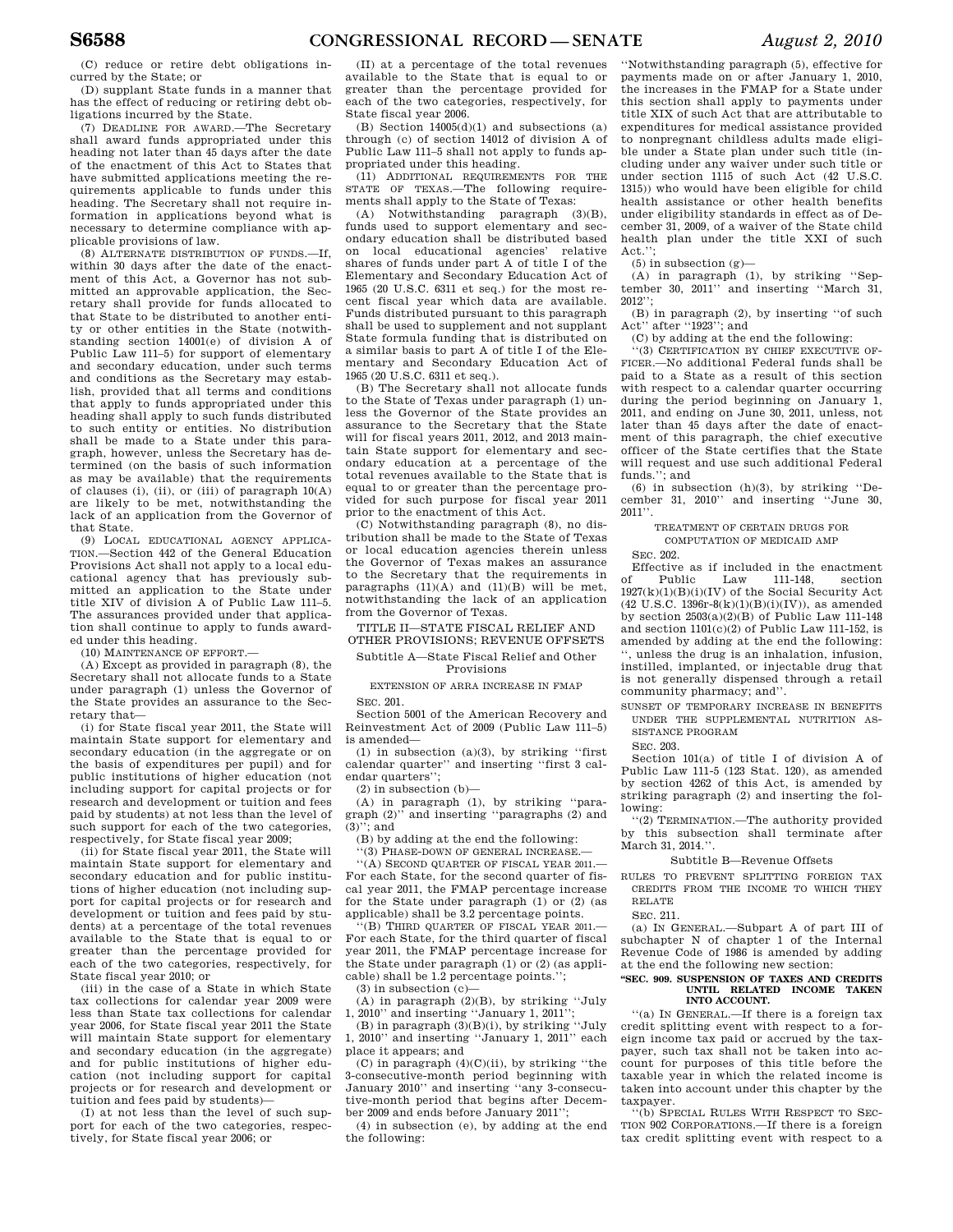foreign income tax paid or accrued by a section 902 corporation, such tax shall not be taken into account—

''(1) for purposes of section 902 or 960, or

''(2) for purposes of determining earnings and profits under section 964(a), before the taxable year in which the related income is taken into account under this chapter by such section 902 corporation or a domestic corporation which meets the own-

ership requirements of subsection (a) or (b) of section 902 with respect to such section 902 corporation. ''(c) SPECIAL RULES.—For purposes of this

section— ''(1) APPLICATION TO PARTNERSHIPS, ETC.—

In the case of a partnership, subsections (a) and (b) shall be applied at the partner level. Except as otherwise provided by the Secretary, a rule similar to the rule of the preceding sentence shall apply in the case of any S corporation or trust.

'(2) TREATMENT OF FOREIGN TAXES AFTER SUSPENSION.—In the case of any foreign income tax not taken into account by reason of subsection (a) or (b), except as otherwise provided by the Secretary, such tax shall be so taken into account in the taxable year referred to in such subsection (other than for purposes of section 986(a)) as a foreign income tax paid or accrued in such taxable year.

''(d) DEFINITIONS.—For purposes of this section—

''(1) FOREIGN TAX CREDIT SPLITTING EVENT.—There is a foreign tax credit splitting event with respect to a foreign income tax if the related income is (or will be) taken into account under this chapter by a covered person.

''(2) FOREIGN INCOME TAX.—The term 'foreign income tax' means any income, war profits, or excess profits tax paid or accrued to any foreign country or to any possession of the United States.

''(3) RELATED INCOME.—The term 'related income' means, with respect to any portion of any foreign income tax, the income (or, as appropriate, earnings and profits) to which such portion of foreign income tax relates.

''(4) COVERED PERSON.—The term 'covered person' means, with respect to any person who pays or accrues a foreign income tax (hereafter in this paragraph referred to as the 'payor')—

''(A) any entity in which the payor holds, directly or indirectly, at least a 10 percent ownership interest (determined by vote or value),

''(B) any person which holds, directly or indirectly, at least a 10 percent ownership interest (determined by vote or value) in the payor,

''(C) any person which bears a relationship to the payor described in section 267(b) or 707(b), and

''(D) any other person specified by the Secretary for purposes of this paragraph.

''(5) SECTION 902 CORPORATION.—The term 'section 902 corporation' means any foreign corporation with respect to which one or more domestic corporations meets the ownership requirements of subsection (a) or (b) of section 902.

''(e) REGULATIONS.—The Secretary may issue such regulations or other guidance as is necessary or appropriate to carry out the purposes of this section, including regulations or other guidance which provides—

''(1) appropriate exceptions from the provisions of this section, and

''(2) for the proper application of this section with respect to hybrid instruments.''. (b) CLERICAL AMENDMENT.—The table of

sections for subpart A of part III of subchapter N of chapter 1 of the Internal Revenue Code of 1986 is amended by adding at the end the following new item:

''Sec. 909. Suspension of taxes and credits until related income taken into account.''.

(c) EFFECTIVE DATE.—The amendments made by this section shall apply to—

(1) foreign income taxes (as defined in section 909(d) of the Internal Revenue Code of 1986, as added by this section) paid or accrued in taxable years beginning after December 31, 2010; and

(2) foreign income taxes (as so defined) paid or accrued by a section 902 corporation (as so defined) in taxable years beginning on or before such date (and not deemed paid under section 902(a) or 960 of such Code on or before such date), but only for purposes of applying sections 902 and 960 with respect to periods after such date.

Section 909(b)(2) of the Internal Revenue Code of 1986, as added by this section, shall not apply to foreign income taxes described in paragraph (2).

DENIAL OF FOREIGN TAX CREDIT WITH RESPECT TO FOREIGN INCOME NOT SUBJECT TO UNITED STATES TAXATION BY REASON OF COVERED ASSET ACQUISITIONS

SEC. 212.

(a) IN GENERAL.—Section 901 of the Internal Revenue Code of 1986 is amended by redesignating subsection (m) as subsection (n) and by inserting after subsection (l) the following new subsection:

''(m) DENIAL OF FOREIGN TAX CREDIT WITH RESPECT TO FOREIGN INCOME NOT SUBJECT TO UNITED STATES TAXATION BY REASON OF COV-ERED ASSET ACQUISITIONS.—

''(1) IN GENERAL.—In the case of a covered asset acquisition, the disqualified portion of any foreign income tax determined with respect to the income or gain attributable to the relevant foreign assets—

''(A) shall not be taken into account in determining the credit allowed under subsection (a), and

''(B) in the case of a foreign income tax paid by a section 902 corporation (as defined in section 909(d)(5)), shall not be taken into account for purposes of section 902 or 960.

''(2) COVERED ASSET ACQUISITION.—For purposes of this section, the term 'covered asset acquisition' means—

 $\hat{f}(A)$  a qualified stock purchase (as defined in section  $338(d)(3)$  to which section  $338(a)$ applies,

''(B) any transaction which—

''(i) is treated as an acquisition of assets for purposes of this chapter, and

 $(iii)$  is treated as the acquisition of stock of a corporation (or is disregarded) for purposes of the foreign income taxes of the relevant jurisdiction.

''(C) any acquisition of an interest in a partnership which has an election in effect under section 754, and

''(D) to the extent provided by the Secretary, any other similar transaction.

''(3) DISQUALIFIED PORTION.—For purposes of this section—

''(A) IN GENERAL.—The term 'disqualified portion' means, with respect to any covered asset acquisition, for any taxable year, the ratio (expressed as a percentage) of—

''(i) the aggregate basis differences (but not below zero) allocable to such taxable year under subparagraph (B) with respect to all relevant foreign assets, divided by

''(ii) the income on which the foreign income tax referred to in paragraph (1) is determined (or, if the taxpayer fails to substantiate such income to the satisfaction of the Secretary, such income shall be determined by dividing the amount of such foreign income tax by the highest marginal tax rate applicable to such income in the relevant jurisdiction).

''(B) ALLOCATION OF BASIS DIFFERENCE.— For purposes of subparagraph  $(A)(i)$ —

''(i) IN GENERAL.—The basis difference with respect to any relevant foreign asset shall be allocated to taxable years using the applicable cost recovery method under this chapter.

''(ii) SPECIAL RULE FOR DISPOSITION OF AS-SETS.—Except as otherwise provided by the Secretary, in the case of the disposition of any relevant foreign asset—

''(I) the basis difference allocated to the taxable year which includes the date of such disposition shall be the excess of the basis difference with respect to such asset over the aggregate basis difference with respect to such asset which has been allocated under clause (i) to all prior taxable years, and

''(II) no basis difference with respect to such asset shall be allocated under clause (i) to any taxable year thereafter.

''(C) BASIS DIFFERENCE.—

''(i) IN GENERAL.—The term 'basis difference' means, with respect to any relevant foreign asset, the excess of—

''(I) the adjusted basis of such asset immediately after the covered asset acquisition, over

''(II) the adjusted basis of such asset immediately before the covered asset acquisition.

''(ii) BUILT-IN LOSS ASSETS.—In the case of a relevant foreign asset with respect to which the amount described in clause (i)(II) exceeds the amount described in clause (i)(I), such excess shall be taken into account under this subsection as a basis difference of a negative amount.

''(iii) SPECIAL RULE FOR SECTION 338 ELEC-TIONS.—In the case of a covered asset acquisition described in paragraph  $(2)(A)$ , the covered asset acquisition shall be treated for purposes of this subparagraph as occurring at the close of the acquisition date (as defined in section 338(h)(2)).

''(4) RELEVANT FOREIGN ASSETS.—For purposes of this section, the term 'relevant foreign asset' means, with respect to any covered asset acquisition, any asset (including any goodwill, going concern value, or other intangible) with respect to such acquisition if income, deduction, gain, or loss attributable to such asset is taken into account in determining the foreign income tax referred to in paragraph (1).

''(5) FOREIGN INCOME TAX.—For purposes of this section, the term 'foreign income tax' means any income, war profits, or excess profits tax paid or accrued to any foreign country or to any possession of the United States.

''(6) TAXES ALLOWED AS A DEDUCTION, ETC.— Sections 275 and 78 shall not apply to any tax which is not allowable as a credit under subsection (a) by reason of this subsection.

''(7) REGULATIONS.—The Secretary may issue such regulations or other guidance as is necessary or appropriate to carry out the purposes of this subsection, including to exempt from the application of this subsection certain covered asset acquisitions, and relevant foreign assets with respect to which the basis difference is de minimis.''.

(b) EFFECTIVE DATE.—

(1) IN GENERAL.—Except as provided in paragraph (2), the amendments made by this section shall apply to covered asset acquisitions (as defined in section 901(m)(2) of the Internal Revenue Code of 1986, as added by this section) after December 31, 2010.

(2) TRANSITION RULE.—The amendments made by this section shall not apply to any covered asset acquisition (as so defined) with respect to which the transferor and the transferee are not related if such acquisition is—

(A) made pursuant to a written agreement which was binding on January 1, 2011, and at all times thereafter,

(B) described in a ruling request submitted to the Internal Revenue Service on or before July 29, 2010, or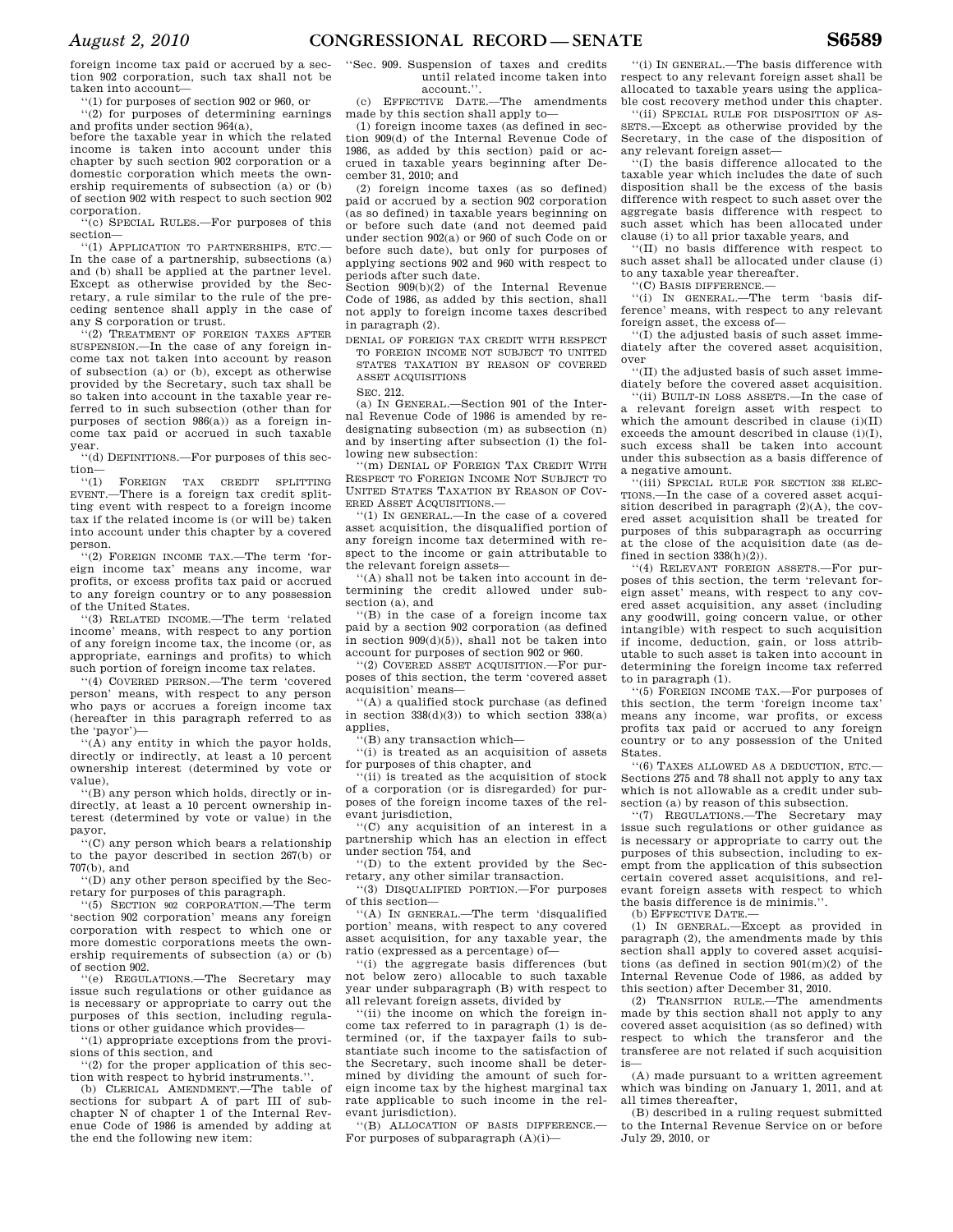(C) described on or before January 1, 2011, in a public announcement or in a filing with the Securities and Exchange Commission.

(3) RELATED PERSONS.—For purposes of this subsection, a person shall be treated as related to another person if the relationship between such persons is described in section 267 or 707(b) of the Internal Revenue Code of 1986.

SEPARATE APPLICATION OF FOREIGN TAX CRED-IT LIMITATION, ETC., TO ITEMS RESOURCED UNDER TREATIES

SEC. 213.

(a) IN GENERAL.—Subsection (d) of section 904 of the Internal Revenue Code of 1986 is amended by redesignating paragraph (6) as paragraph (7) and by inserting after paragraph (5) the following new paragraph:

''(6) SEPARATE APPLICATION TO ITEMS RESOURCED UNDER TREATIES.—

''(A) IN GENERAL.—If—

''(i) without regard to any treaty obligation of the United States, any item of income would be treated as derived from sources within the United States,

'(ii) under a treaty obligation of the United States, such item would be treated as arising from sources outside the United States, and

''(iii) the taxpayer chooses the benefits of such treaty obligation,

subsections (a), (b), and (c) of this section and sections 902, 907, and 960 shall be applied separately with respect to each such item.

''(B) COORDINATION WITH OTHER PROVI-SIONS.—This paragraph shall not apply to any item of income to which subsection  $(h)(10)$  or section 865(h) applies.

''(C) REGULATIONS.—The Secretary may issue such regulations or other guidance as is necessary or appropriate to carry out the purposes of this paragraph, including regulations or other guidance which provides that related items of income may be aggregated for purposes of this paragraph.''.

(b) EFFECTIVE DATE.—The amendments made by this section shall apply to taxable years beginning after the date of the enactment of this Act.

LIMITATION ON THE AMOUNT OF FOREIGN TAXES DEEMED PAID WITH RESPECT TO SECTION 956 INCLUSIONS

SEC. 214.

(a) IN GENERAL.—Section 960 of the Internal Revenue Code of 1986 is amended by adding at the end the following new subsection: ''(c) LIMITATION WITH RESPECT TO SECTION

956 INCLUSIONS

''(1) IN GENERAL.—If there is included under section 951(a)(1)(B) in the gross income of a domestic corporation any amount attributable to the earnings and profits of a foreign corporation which is a member of a qualified group (as defined in section 902(b)) with respect to the domestic corporation, the amount of any foreign income taxes deemed to have been paid during the taxable year by such domestic corporation under section 902 by reason of subsection (a) with respect to such inclusion in gross income shall not exceed the amount of the foreign income taxes which would have been deemed to have been paid during the taxable year by such domestic corporation if cash in an amount equal to the amount of such inclusion in gross income were distributed as a series of distributions (determined without regard to any foreign taxes which would be imposed on an actual distribution) through the chain of ownership which begins with such foreign corporation and ends with such domestic corporation.

''(2) AUTHORITY TO PREVENT ABUSE.—The Secretary shall issue such regulations or other guidance as is necessary or appropriate to carry out the purposes of this subsection, including regulations or other guidance which prevent the inappropriate use of the foreign corporation's foreign income taxes not deemed paid by reason of paragraph (1).''.

(b) EFFECTIVE DATE.—The amendment made by this section shall apply to acquisitions of United States property (as defined in section 956(c) of the Internal Revenue Code of 1986) after December 31, 2010.

SPECIAL RULE WITH RESPECT TO CERTAIN

REDEMPTIONS BY FOREIGN SUBSIDIARIES SEC. 215.

(a) IN GENERAL.—Paragraph (5) of section 304(b) of the Internal Revenue Code of 1986 is amended by redesignating subparagraph (B) as subparagraph (C) and by inserting after subparagraph (A) the following new subparagraph:

''(B) SPECIAL RULE IN CASE OF FOREIGN AC-QUIRING CORPORATION.—In the case of any acquisition to which subsection (a) applies in which the acquiring corporation is a foreign corporation, no earnings and profits shall be taken into account under paragraph (2)(A) (and subparagraph (A) shall not apply) if more than 50 percent of the dividends arising from such acquisition (determined without regard to this subparagraph) would neither—

''(i) be subject to tax under this chapter for the taxable year in which the dividends arise, nor

''(ii) be includible in the earnings and profits of a controlled foreign corporation (as defined in section 957 and without regard to section  $953(c)$ .''.<br>(b) EFFECTIVI

(b) EFFECTIVE DATE.—The amendments made by this section shall apply to acquisitions after the date of the enactment of this Act.

MODIFICATION OF AFFILIATION RULES FOR PUR-POSES OF RULES ALLOCATING INTEREST EX-PENSE

SEC. 216.

(a) IN GENERAL.—Subparagraph (A) of section 864(e)(5) of the Internal Revenue Code of 1986 is amended by adding at the end the following: ''Notwithstanding the preceding sentence, a foreign corporation shall be treated as a member of the affiliated group if—

''(i) more than 50 percent of the gross income of such foreign corporation for the taxable year is effectively connected with the conduct of a trade or business within the United States, and

''(ii) at least 80 percent of either the vote or value of all outstanding stock of such foreign corporation is owned directly or indirectly by members of the affiliated group (determined with regard to this sentence).

(b) EFFECTIVE DATE.—The amendment made by this section shall apply to taxable years beginning after the date of the enactment of this Act.

TERMINATION OF SPECIAL RULES FOR INTEREST AND DIVIDENDS RECEIVED FROM PERSONS MEETING THE 80-PERCENT FOREIGN BUSINESS REQUIREMENTS

SEC. 217.

(a) IN GENERAL.—Paragraph (1) of section 861(a) of the Internal Revenue Code of 1986 is amended by striking subparagraph (A) and by redesignating subparagraphs (B) and (C)

as subparagraphs (A) and (B), respectively. (b) GRANDFATHER RULE WITH RESPECT TO WITHHOLDING ON INTEREST AND DIVIDENDS RE-CEIVED FROM PERSONS MEETING THE 80-PER-CENT FOREIGN BUSINESS REQUIREMENTS.

(1) IN GENERAL.—Subparagraph (B) of section 871(i)(2) of the Internal Revenue Code of 1986 is amended to read as follows:

''(B) The active foreign business percentage of—

''(i) any dividend paid by an existing 80/20 company, and

''(ii) any interest paid by an existing 80/20 company.

(2) DEFINITIONS AND SPECIAL RULES.—Section 871 of such Code is amended by redesig-

nating subsections (l) and (m) as subsections (m) and (n), respectively, and by inserting after subsection (k) the following new subsection:

''(l) RULES RELATING TO EXISTING 80/20 COM-PANIES.—For purposes of this subsection and subsection  $(i)(2)(B)$ 

''(1) EXISTING 80/20 COMPANY.—

''(A) IN GENERAL.—The term 'existing 80/20 company' means any corporation if—

''(i) such corporation met the 80-percent foreign business requirements of section 861(c)(1) (as in effect before the date of the enactment of this subsection) for such corporation's last taxable year beginning before January 1, 2011,

''(ii) such corporation meets the 80-percent foreign business requirements of subparagraph (B) with respect to each taxable year after the taxable year referred to in clause  $(i)$ , and

''(iii) there has not been an addition of a substantial line of business with respect to such corporation after the date of the enactment of this subsection.

''(B) FOREIGN BUSINESS REQUIREMENTS.—

''(i) IN GENERAL.—Except as provided in clause (iv), a corporation meets the 80-percent foreign business requirements of this subparagraph if it is shown to the satisfaction of the Secretary that at least 80 percent of the gross income from all sources of such corporation for the testing period is active foreign business income.

''(ii) ACTIVE FOREIGN BUSINESS INCOME.— For purposes of clause (i), the term 'active foreign business income' means gross income which—

''(I) is derived from sources outside the United States (as determined under this subchapter), and

''(II) is attributable to the active conduct of a trade or business in a foreign country or possession of the United States.

''(iii) TESTING PERIOD.—For purposes of this subsection, the term 'testing period' means the 3-year period ending with the close of the taxable year of the corporation preceding the payment (or such part of such period as may be applicable). If the corporation has no gross income for such 3-year period (or part thereof), the testing period shall be the taxable year in which the payment is made.

''(iv) TRANSITION RULE.—In the case of a taxable year for which the testing period includes 1 or more taxable years beginning before January 1, 2011—

''(I) a corporation meets the 80-percent foreign business requirements of this subparagraph if and only if the weighted average  $\circ$ f $-$ 

''(aa) the percentage of the corporation's gross income from all sources that is active foreign business income (as defined in subparagraph (B) of section 861(c)(1) (as in effect before the date of the enactment of this subsection)) for the portion of the testing period that includes taxable years beginning before January 1, 2011, and

''(bb) the percentage of the corporation's gross income from all sources that is active foreign business income (as defined in clause (ii) of this subparagraph) for the portion of the testing period, if any, that includes taxable years beginning on or after January 1, 2011,

is at least 80 percent, and

''(II) the active foreign business percentage for such taxable year shall equal the weighted average percentage determined under subclause (I).

''(2) ACTIVE FOREIGN BUSINESS PERCENT-AGE.—Except as provided in paragraph  $(1)(B)(iv)$ , the term 'active foreign business percentage' means, with respect to any existing 80/20 company, the percentage which—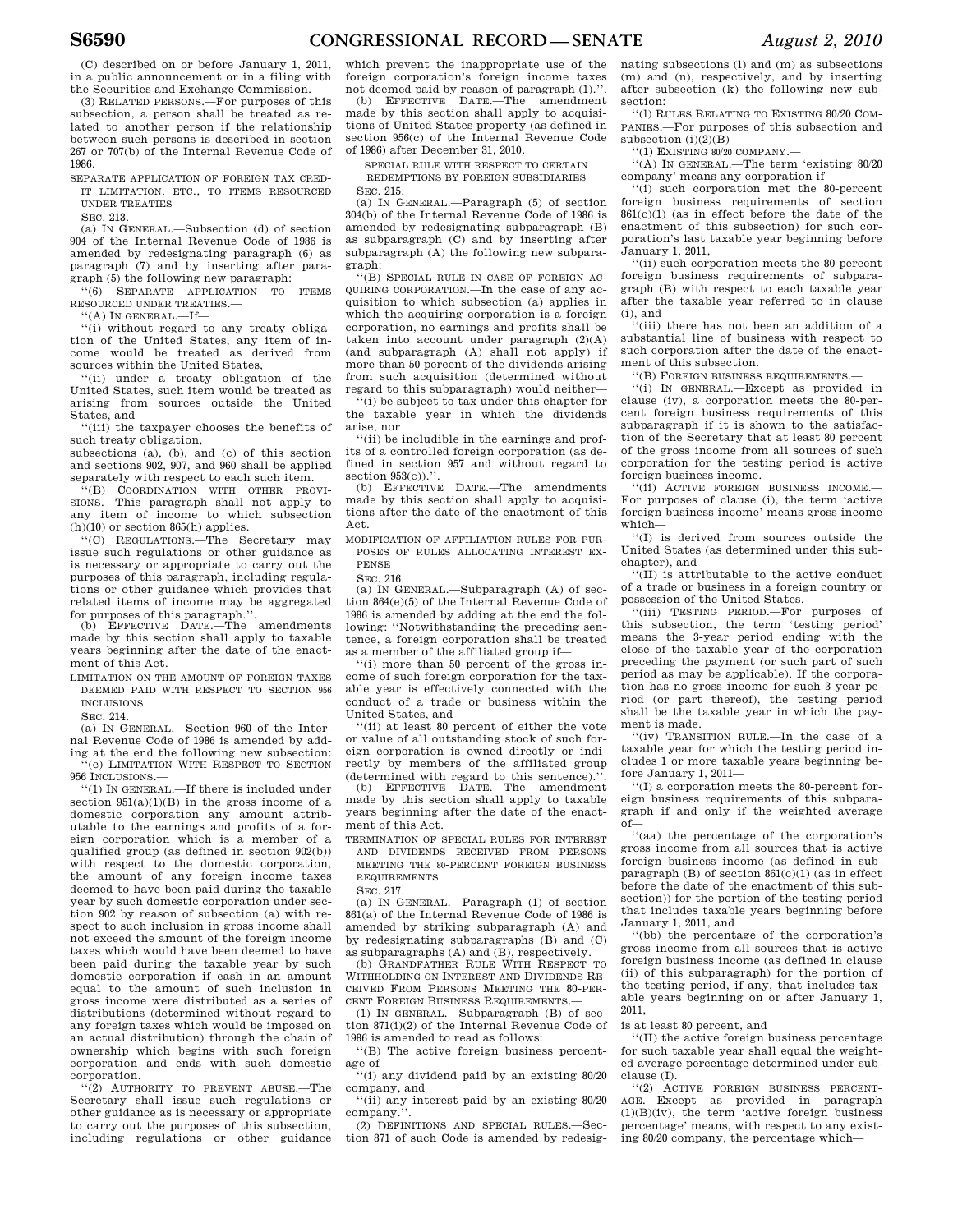''(A) the active foreign business income of such company for the testing period, is of ''(B) the gross income of such company for

the testing period from all sources.

''(3) AGGREGATION RULES.—For purposes of applying paragraph (1) (other than subparagraphs (A)(i) and (B)(iv) thereof) and paragraph (2)—

''(A) IN GENERAL.—The corporation referred to in paragraph  $(1)(A)$  and all of such corporation's subsidiaries shall be treated as one corporation.

''(B) SUBSIDIARIES.—For purposes of subparagraph (A), the term 'subsidiary' means any corporation in which the corporation referred to in subparagraph (A) owns (directly or indirectly) stock meeting the requirements of section 1504(a)(2) (determined by substituting '50 percent' for '80 percent' each place it appears and without regard to section 1504(b)(3)).

''(4) REGULATIONS.—The Secretary may issue such regulations or other guidance as is necessary or appropriate to carry out the purposes of this section, including regulations or other guidance which provide for the proper application of the aggregation rules described in paragraph  $(3)$ ."

(c) CONFORMING AMENDMENTS.—

(1) Section 861 of the Internal Revenue Code of 1986 is amended by striking subsection (c) and by redesignating subsections  $(d)$ ,  $(e)$ , and  $(f)$  as subsections  $(c)$ ,  $(d)$ , and  $(e)$ , respectively.

(2) Paragraph (9) of section 904(h) of such Code is amended to read as follows:

''(9) TREATMENT OF CERTAIN DOMESTIC COR-PORATIONS.—In the case of any dividend treated as not from sources within the United States under section  $861(a)(2)(A)$ , the corporation paying such dividend shall be treated for purposes of this subsection as a United States-owned foreign corporation.''.

(3) Subsection (c) of section 2104 of such Code is amended in the last sentence by striking ''or to a debt obligation of a domestic corporation'' and all that follows and inserting a period.

(d) EFFECTIVE DATE.—

(1) IN GENERAL.—Except as provided in paragraph (2), the amendments made by this section shall apply to taxable years beginning after December 31, 2010.

(2) GRANDFATHER RULE FOR OUTSTANDING DEBT OBLIGATIONS.—

(A) IN GENERAL.—The amendments made by this section shall not apply to payments of interest on obligations issued before the date of the enactment of this Act.

(B) EXCEPTION FOR RELATED PARTY DEBT. Subparagraph (A) shall not apply to any interest which is payable to a related person (determined under rules similar to the rules of section 954(d)(3)).

(C) SIGNIFICANT MODIFICATIONS TREATED AS NEW ISSUES.—For purposes of subparagraph (A), a significant modification of the terms of any obligation (including any extension of the term of such obligation) shall be treated as a new issue.

LIMITATION ON EXTENSION OF STATUTE OF LIMI-TATIONS FOR FAILURE TO NOTIFY SECRETARY OF CERTAIN FOREIGN TRANSFERS

SEC. 218.

(a) IN GENERAL.—Paragraph (8) of section 6501(c) of the Internal Revenue Code of 1986 is amended—

(1) by striking ''In the case of any information'' and inserting the following:

''(A) IN GENERAL.—In the case of any information''; and

(2) by adding at the end the following:

''(B) APPLICATION TO FAILURES DUE TO REA-SONABLE CAUSE.—If the failure to furnish the information referred to in subparagraph (A) is due to reasonable cause and not willful neglect, subparagraph (A) shall apply only to the item or items related to such failure.''.

(b) EFFECTIVE DATE.—The amendments made by this section shall take effect as if included in section 513 of the Hiring Incentives to Restore Employment Act.

ELIMINATION OF ADVANCE REFUNDABILITY OF EARNED INCOME CREDIT

SEC. 219.

(a) IN GENERAL.—The following provisions of the Internal Revenue Code of 1986 are repealed:

(1) Section 3507.

(2) Subsection (g) of section 32.

(3) Paragraph  $(7)$  of section  $6051(a)$ .

(b) CONFORMING AMENDMENTS.—

(1) Section 6012(a) of the Internal Revenue Code of 1986 is amended by striking paragraph (8) and by redesignating paragraph (9) as paragraph (8).

(2) Section 6302 of such Code is amended by striking subsection (i).

(3) The table of sections for chapter 25 of such Code is amended by striking the item relating to section 3507.

(c) EFFECTIVE DATE.—The repeals and amendments made by this section shall apply to taxable years beginning after December 31, 2010.

# TITLE III

# RESCISSIONS

SEC. 301. There is rescinded from accounts under the heading ''Department of Agriculture—Rural Development'', \$122,000,000, to be derived from the unobligated balances of funds that were provided for such accounts in prior appropriation Acts (other than Public Law 111–5) and that were designated by the Congress in such Acts as an emergency requirement pursuant to a concurrent resolution on the budget or the Balanced Budget and Emergency Deficit Control Act of 1985.

SEC. 302. Of the funds made available for ''Department of Commerce—National Telecommunications and Information Administration—Broadband Technology Opportunities Program'' in title II of division A of Public Law 111–5, \$302,000,000 are rescinded.

SEC. 303. Of the funds appropriated in Department of Defense Appropriations Acts, the following funds are rescinded from the following accounts in the specified amounts: ''Aircraft Procurement, Army, 2008/2010'',

\$21,000,000;

''Procurement of Weapons and Tracked Combat Vehicles, Army, \$21,000,000;

''Procurement of Ammunition, Army, 2008/ 2010'', \$17,000,000;

\$75,000,000;

''Weapons Procurement, Navy, 2008/2010'', \$26,000,000;

''Other Procurement, Navy, 2008/2010'', \$42,000,000;

''Procurement, Marine Corps, 2008/2010'', \$13,000,000;

''Aircraft Procurement, Air Force, 2008/ 2010'', \$102,000,000;

''Missile Procurement, Air Force, 2008/ 2010'', \$28,000,000;

''Procurement of Ammunition, Air Force,  $2008/2010$ '',  $\$7,000,000;$ 

''Other Procurement, Air Force, 2008/2010'',  $$130,000,000$ ;

''Procurement, Defense-Wide, 2008/2010'', \$33,000,000;

''Research, Development, Test and Evaluation, Army, 2009/2010'', \$76,000,000;

''Research, Development, Test and Evaluation, Air Force, 2009/2010'', \$164,000,000;

''Research, Development, Test and Evaluation, Defense-Wide, 2009/2010'', \$137,000,000;

''Operation, Test and Evaluation, Defense, 2009/2010'', \$1,000,000;

''Operation and Maintenance, Army, 2010'', \$154,000,000;

''Operation and Maintenance, Navy, 2010'', \$155,000,000;

''Operation and Maintenance, Marine Corps, 2010'', \$25,000,000;

''Operation and Maintenance, Air Force,  $2010^{17}$ , \$155,000,000;<br>"Operation and

Maintenance, Defense-Wide, 2010'', \$126,000,000;

''Operation and Maintenance, Army Reserve, 2010", \$12,000,000;

''Operation and Maintenance, Navy Reserve, 2010", \$6,000,000;

''Operation and Maintenance, Marine Corps Reserve, 2010'', \$1,000,000;

''Operation and Maintenance, Air Force Reserve, 2010'', \$14,000,000;

''Operation and Maintenance, Army National Guard, 2010'', \$28,000,000; and

''Operation and Maintenance, Air National Guard, 2010'', \$27,000,000.

SEC. 304. (a) Of the funds appropriated in the American Recovery and Reinvestment Act of 2009 (Public Law 111–5), the following funds are rescinded from the following accounts in the specified amounts:

''Operation and Maintenance, Army, 2009/ 2010'', \$113,500,000;

''Operation and Maintenance, Navy, 2009/ 2010'', \$34,000,000;

''Operation and Maintenance, Marine Corps, 2009/2010'', \$7,000,000;

''Operation and Maintenance, Air Force, 2009/2010'', \$61,000,000;

''Operation and Maintenance, Army Reserve, 2009/2010", \$3,500,000;

''Operation and Maintenance, Navy Reserve, 2009/2010", \$8,000,000;

''Operation and Maintenance, Marine Corps Reserve, 2009/2010'', \$1,000,000;

''Operation and Maintenance, Air Force Reserve, 2009/2010'', \$2,000,000;

''Operation and Maintenance, Army National Guard, 2009/2010'', \$1,000,000;

''Operation and Maintenance, Air National Guard, 2009/2010'', \$2,500,000; and

''Defense Health Program, 2009/2010'', \$27,000,000.

(b) Of the funds appropriated in the Supplemental Appropriations Act, 2008 (Public Law 110–252), the following funds are rescinded from the following account in the specified amount:

''Procurement, Marine Corps, 2009/2011'', \$122,000,000.

SEC. 305. (a) Of the funds appropriated for ''Procurement of Weapons and Tracked Combat Vehicles, Army'' in title III of division A of public Law 111–118, \$116,000,000 are rescinded.

(b) Of the funds appropriated for ''Other Procurement, Army'' in title III of division C of Public Law 110–329, \$87,000,000 are rescinded.

SEC. 306. There are rescinded the following amounts from the specified accounts:

(1)  $$20,000,000$ , to be derived from unobligated balances of funds made available in prior appropriations Acts under the heading ''Department of Energy—Nuclear Energy''.

SEC. 307. Of the unobligated balances of funds provided under the heading ''Nuclear Regulatory Commission'' in prior appropriations Acts, \$18,000,000 is permanently rescinded.

SEC. 308. Of the funds made available for ''Department of Energy—Title 17—Innovative Technology Loan Guarantee Program'' in title III of division A of Public Law 111–5, \$1,500,000,000 are rescinded.

SEC. 309. There are permanently rescinded from ''General Services Administration— Real Property Activities—Federal Building Fund'', \$75,000,000 from Rental of Space and \$25,000,000 from Building Operations, to be derived from unobligated balances that were provided in previous appropriations Acts.

SEC. 310. Of the funds made available for ''Bureau of Indian Affairs—Indian Guaranteed Loan Program Account'' in title VII of division A of Public Law 111–5, \$6,820,000 are rescinded.

''Other Procurement, Army, 2008/2010'',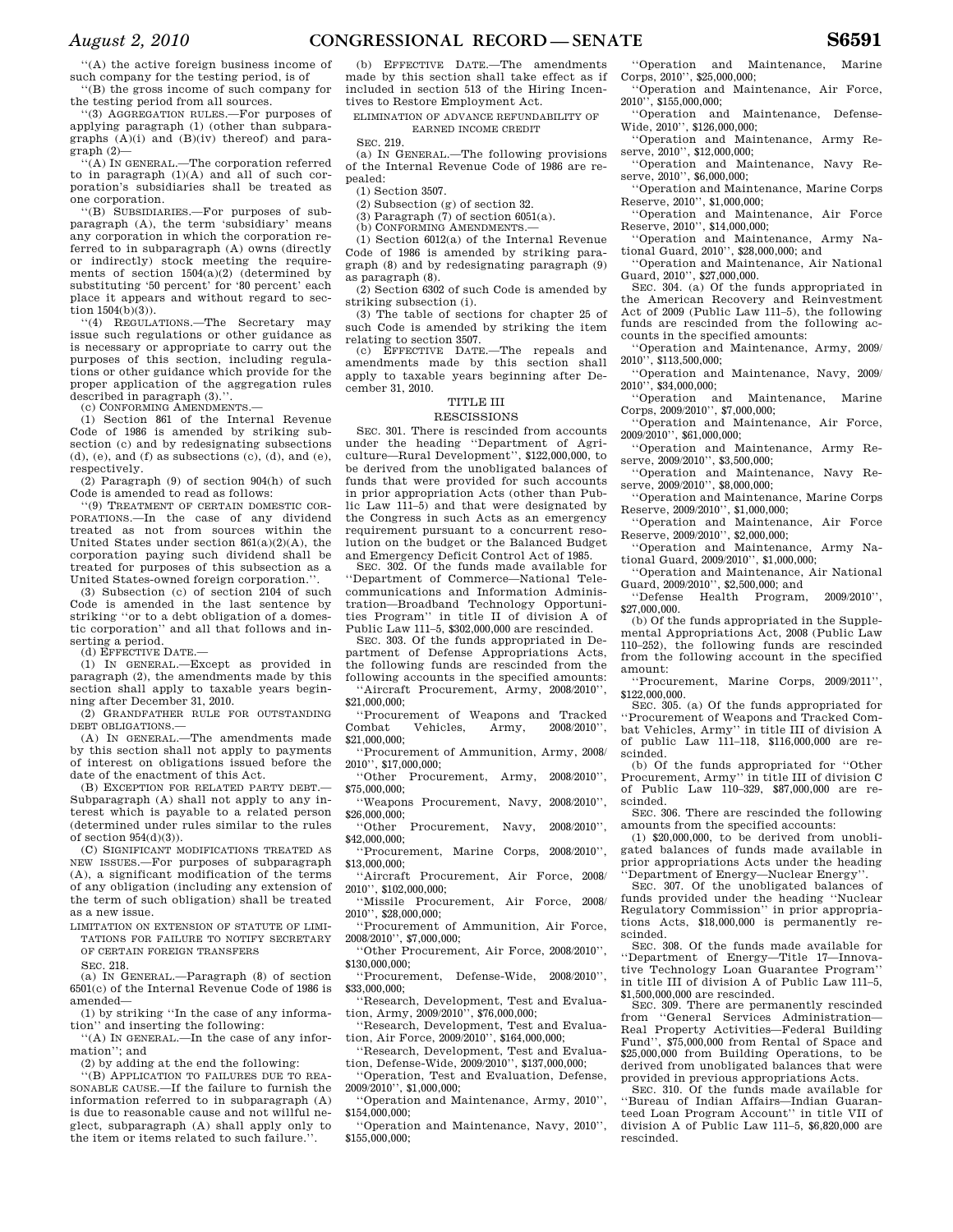SEC. 311. Of the funds made available for ''Environmental Protection Agency—Haz-ardous Substance Superfund'' in title VII of division A of Public Law 111–5, \$2,600,000 are rescinded.

SEC. 312. Of the funds made available for ''Environmental Protection Agency—Leaking Underground Storage Tank Trust Fund Program'' in title VII of division A of Public Law 111–5, \$9,200,000 are rescinded.

SEC. 313. Of the funds made available for transfer in title VII of division A of Public Law 111–5, ''Environmental Protection Agency—Environmental Programs and Management'', \$10,000,000 are rescinded.

SEC. 314. Of the funds made available for ''National Park Service—Construction'' in chapter 7 of division B of Public Law 108–324, \$4,800,000 are rescinded.

SEC. 315. Of the funds made available for ''National Park Service—Construction'' in chapter 5 of title II of Public Law 109–234, \$6,400,000 are rescinded.

SEC. 316. Of the funds made available for ''Fish and Wildlife Service—Construction'' in chapter 6 of title I of division B of Public Law 110–329, \$3,000,000 are rescinded.

SEC. 317. The unobligated balance of funds appropriated in the Departments of Labor, Health and Human Services, and Education, and Related Agencies Appropriations Act, 1995 (Public Law 103–333; 108 Stat. 2574) under the heading ''Public Health and Social Services Emergency Fund'' is rescinded.

SEC. 318. Of the funds appropriated for the Commissioner of Social Security under section 2201(e)(2)(B) in title II of division B of Public Law 111–5, \$47,000,000 are rescinded.

SEC. 319. Of the funds appropriated in part VI of subtitle I of title II of division B of Public Law 111–5, \$110,000,000 are rescinded, to be derived only from the amount provided under section 1899K(b) of such title.

SEC. 320. Of the funds appropriated for ''Department of Education—Education for the Disadvantaged'' in division D of Public Law 111–117, \$50,000,000 are rescinded, to be derived only from the amount provided for a comprehensive literacy development and education program under section 1502 of the Elementary and Secondary Education Act of 1965.

SEC. 321. Of the funds appropriated for ''Department of Education—Student Aid Administration'' in division D of Public Law 111– 117, \$82,000,000 are rescinded.

SEC. 322. Of the funds appropriated for ''Department of Education—Innovation and Improvement'' in division D of Public Law 111– 117, \$10,700,000 are rescinded, to be derived only from the amount provided to carry out subpart 8 of part D of title V of the Elementary and Secondary Education Act of 1965.

SEC. 323. Of the unobligated balances available under ''Department of Defense, Military Construction, Army'' from prior appropriations Acts, \$340,000,000 is rescinded: *Provided*, That no funds may be rescinded from amounts that were designated by the Congress as an emergency requirement or as appropriations for overseas deployments and other activities pursuant to a concurrent resolution on the budget or the Balanced Budget and Emergency Deficit Control Act of 1985.

SEC. 324. Of the unobligated balances available under ''Department of Defense, Military Construction, Navy and Marine Corps'' from prior appropriations Acts, \$110,000,000 is rescinded: *Provided*, That no funds may be rescinded from amounts that were designated by the Congress as an emergency requirement or as appropriations for overseas deployments and other activities pursuant to a concurrent resolution on the budget or the Balanced Budget and Emergency Deficit Control Act of 1985.

SEC. 325. Of the unobligated balances available under ''Department of Defense, Military

Construction, Air Force'' from prior appropriations Acts, \$50,000,000 is rescinded: *Provided*, That no funds may be rescinded from amounts that were designated by the Congress as an emergency requirement or as appropriations for overseas deployments and other activities pursuant to a concurrent resolution on the budget or the Balanced Budget and Emergency Deficit Control Act of 1985.

SEC. 326. Of the funds made available for the General Operating Expenses account of the Department of Veterans Affairs in section  $2201(e)(4)(A)(ii)$  of division B of Public Law 111–5 (123 Stat. 454; 26 U.S.C. 6428 note), \$6,100,000 are rescinded.

SEC. 327. Of the amount appropriated or otherwise made available by title X of division A of Public Law 111–5, the American Recovery and Reinvestment Act of 2009, under the heading '' Departmental Administration, Information Technology Systems'' \$5,000,000 is hereby rescinded.

SEC. 328. (a) MILLENNIUM CHALLENGE COR-PORATION.—Of the unobligated balances available under the heading ''Millennium Challenge Corporation'' in title III of division H of Public Law 111–8 and under such heading in prior Acts making appropriations for the Department of State, foreign operations, and related programs, \$50,000,000 are rescinded.

(b) CIVILIAN STABILIZATION INITIATIVE.—

(1) DEPARTMENT OF STATE.—Of the unobligated balances available under the heading ''Department of State—Administration of Foreign Affairs—Civilian Stabilization Initiative'' in prior Acts making appropriations for the Department of State, foreign operations, and related programs, \$40,000,000 are rescinded.

(2) UNITED STATES AGENCY FOR INTER-NATIONAL DEVELOPMENT.—Of the unobligated balances available under the heading ''United States Agency for International Development—Funds Appropriated to the President—Civilian Stabilization Initiative'' in prior Acts making appropriations for the Department of State, foreign operations, and related programs, \$30,000,000 are rescinded.

SEC. 329. There are rescinded the following amounts from the specified accounts:

(1) ''Department of Transportation—Federal Aviation Administration—Facilities and Equipment'', \$2,182,544, to be derived from unobligated balances made available under this heading in Public Law 108–324.

(2) ''Department of Transportation—Federal Aviation Administration—Facilities and Equipment'', \$5,705,750, to be derived from unobligated balances made available under this heading in Public Law 109–148.

SEC. 330. Of the unobligated balances of funds apportioned to each State under chapter 1 of title 23, United States Code, \$2,200,000,000 are permanently rescinded: *Provided,* That such rescission shall be distributed among the States in the same proportion as the funds subject to such rescission were apportioned to the States for fiscal year 2009: *Provided further,* That such rescission shall not apply to the funds distributed in accordance with sections 130(f) and 104(b)(5) of title 23, United States Code; sections 133(d)(1) and 163 of such title, as in effect on the day before the date of enactment of Public Law 109–59; and the first sentence of section 133(d)(3)(A) of such title: *Provided further,* That notwithstanding section 1132 of Public Law 110–140, in administering the rescission required under this heading, the Secretary of Transportation shall allow each State to determine the amount of the required rescission to be drawn from the programs to which the rescission applies.

TITLE IV

### BUDGETARY PROVISIONS BUDGETARY PROVISIONS

SEC. 401. The budgetary effects of this Act, for the purpose of complying with the Statutory Pay-As-You-Go Act of 2010, shall be determined by reference to the latest state-ment titled ''Budgetary Effects of PAYGO Legislation'' for this Act, jointly submitted for printing in the Congressional Record by the Chairmen of the House and Senate Budget Committees, provided that such statement has been submitted prior to the vote on passage in the House acting first on this conference report or amendment between the Houses.

**SA 4576.** Mr. REID proposed an amendment to amendment SA 4575 proposed by Mr. REID (for Mrs. MURRAY (for herself, Mr. HARKIN, Mr. REID, and Mr. SCHUMER)) to the bill H.R. 1586, to modernize the air traffic control system, improve the safety, reliability, and availability of transportation by air in the United States, provide for modernization of the air traffic control system, reauthorize the Federal Aviation Administration, and for other purposes; as follows:

At the end of the amendment, insert the following:

The provisions of this Act shall become effective 5 days after enactment.

**SA 4577.** Mr. REID proposed an amendment to the bill H.R. 1586, to modernize the air traffic control system, improve the safety, reliability, and availability of transportation by air in the United States, provide for modernization of the air traffic control system, reauthorize the Federal Aviation Administration, and for other purposes; as follows:

At the end insert the following:

The Appropriations Committee is requested to study the impact of any delay in providing funding to educators across the country.

**SA 4578.** Mr. REID proposed an amendment to amendment SA 4577 proposed by Mr. REID to the bill H.R. 1586, to modernize the air traffic control system, improve the safety, reliability, and availability of transportation by air in the United States, provide for modernization of the air traffic control system, reauthorize the Federal Aviation Administration, and for other purposes; as follows:

At the end, insert the following:

and include any data on the impact on local school districts.''

**SA 4579.** Mr. REID proposed an amendment to amendment SA 4578 proposed by Mr. REID to the amendment SA 4577 proposed by Mr. REID to the bill H.R. 1586, to modernize the air traffic control system, improve the safety, reliability, and availability of transportation by air in the United States, provide for modernization of the air traffic control system, reauthorize the Federal Aviation Administration, and for other purposes; as follows:

At the end, insert the following:

and the impact on the local community."

**SA 4580.** Mr. JOHNSON submitted an amendment intended to be proposed by